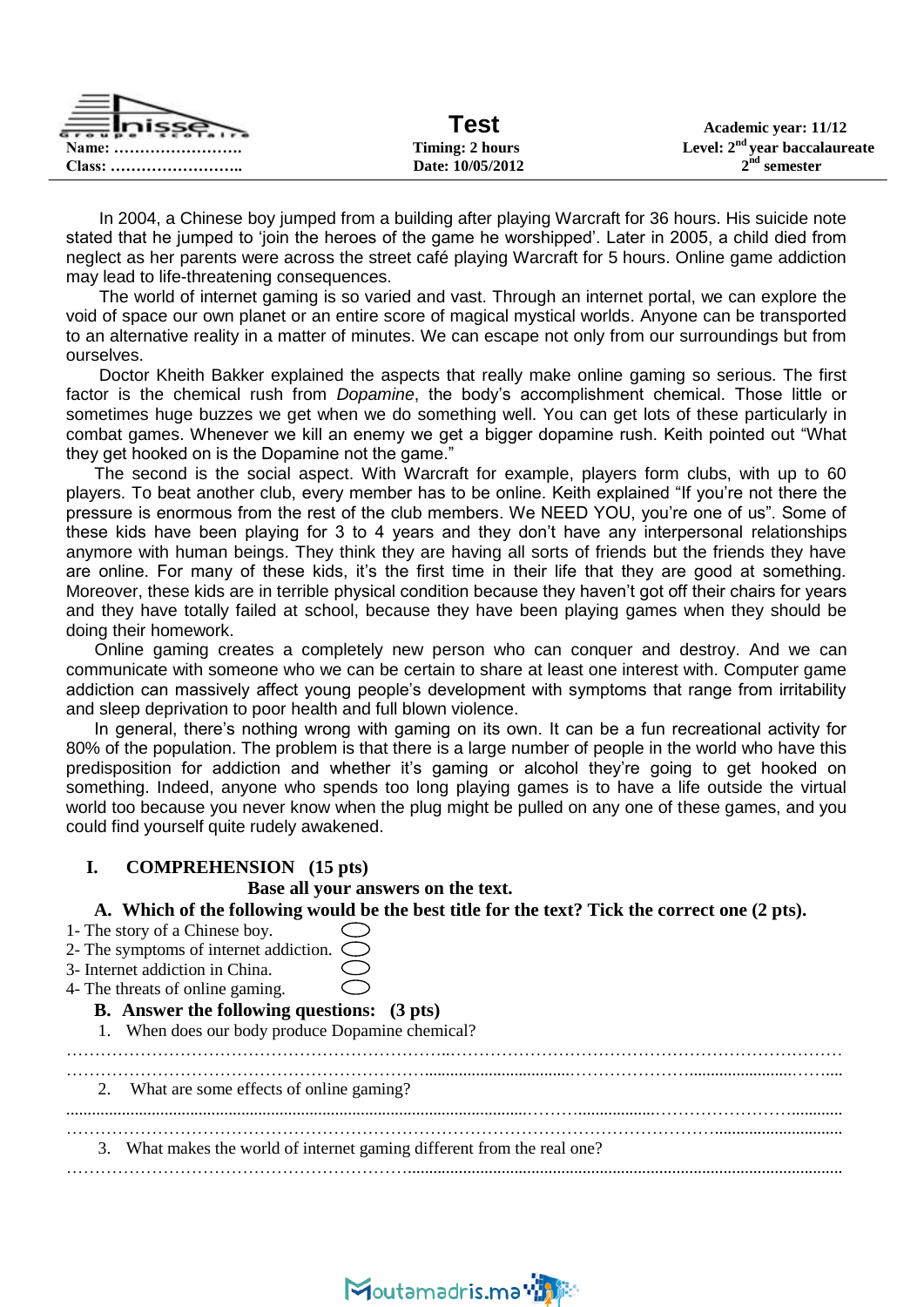|    | C. Are these sentences true or false? Justify. (2 pts)                                          | 1. When children play internet games, they explore a world which has no limits.             |                                                                                     |  |  |
|----|-------------------------------------------------------------------------------------------------|---------------------------------------------------------------------------------------------|-------------------------------------------------------------------------------------|--|--|
|    | 2. The writer believes that gaming can be positive.                                             |                                                                                             |                                                                                     |  |  |
|    |                                                                                                 |                                                                                             |                                                                                     |  |  |
|    | D. Complete this chart from the text: (4 pts)                                                   |                                                                                             |                                                                                     |  |  |
|    | When?                                                                                           | What happened?                                                                              | Why?                                                                                |  |  |
|    | In 2004                                                                                         |                                                                                             |                                                                                     |  |  |
|    |                                                                                                 |                                                                                             |                                                                                     |  |  |
|    |                                                                                                 |                                                                                             | neglect                                                                             |  |  |
|    |                                                                                                 | E. Find in the text words or expressions that mean the same as: (2 pts)                     |                                                                                     |  |  |
| 1. |                                                                                                 |                                                                                             |                                                                                     |  |  |
| 2. |                                                                                                 |                                                                                             |                                                                                     |  |  |
| F. |                                                                                                 | Complete the following sentences from the text: (2 pts)                                     |                                                                                     |  |  |
| 1. |                                                                                                 |                                                                                             |                                                                                     |  |  |
| 2. |                                                                                                 |                                                                                             |                                                                                     |  |  |
| П. | <b>LANGUAGE (15 PTS)</b>                                                                        |                                                                                             |                                                                                     |  |  |
|    |                                                                                                 | A. Fill in the blanks with the right verb from the list? (2pts)                             |                                                                                     |  |  |
|    |                                                                                                 | sanctions - mutation - violation - lobbying - censorship - apology - altruism               |                                                                                     |  |  |
|    |                                                                                                 |                                                                                             |                                                                                     |  |  |
| 2. |                                                                                                 |                                                                                             |                                                                                     |  |  |
|    | the needy.                                                                                      |                                                                                             |                                                                                     |  |  |
|    |                                                                                                 |                                                                                             |                                                                                     |  |  |
| 1. | B. Put the verbs between brackets in the correct tense. (4pts)                                  |                                                                                             |                                                                                     |  |  |
| 2. |                                                                                                 |                                                                                             |                                                                                     |  |  |
|    |                                                                                                 |                                                                                             |                                                                                     |  |  |
|    | C. Rewrite the sentences as suggested. (3pts)                                                   |                                                                                             |                                                                                     |  |  |
|    | The new secretary was laid off because she didn't do her job well.                              |                                                                                             |                                                                                     |  |  |
|    |                                                                                                 |                                                                                             |                                                                                     |  |  |
| 2. | "Please stop arguing and listen to me," Mrs Williams said.                                      |                                                                                             |                                                                                     |  |  |
|    |                                                                                                 |                                                                                             |                                                                                     |  |  |
| 3. | "Why not ask for a rise in our salaries?" Peter said to his colleague.                          |                                                                                             |                                                                                     |  |  |
|    |                                                                                                 |                                                                                             |                                                                                     |  |  |
|    |                                                                                                 | D. Fill in the gaps with the appropriate words from the list. $(2pts)$                      |                                                                                     |  |  |
|    |                                                                                                 | In spite of $-$ along with $-$ unlike $-$ owing to $-$ therefore $-$ nevertheless $-$ since |                                                                                     |  |  |
| 1. |                                                                                                 |                                                                                             | The National Initiative for Human Development has made much social progress its big |  |  |
|    | efforts.                                                                                        |                                                                                             |                                                                                     |  |  |
|    | 2. The whole family is interested in environmental issuesAlex, who's interested only in sports. |                                                                                             |                                                                                     |  |  |
|    | E. Fill in the blanks with the appropriate words from the list. (2pts)                          |                                                                                             |                                                                                     |  |  |
|    | set off – find out – fill in – pick up – cut down – come across – take after                    |                                                                                             |                                                                                     |  |  |
| 1. |                                                                                                 | I have lost my keys, if youthem while cleaning the room, please give them to me.            |                                                                                     |  |  |
| 2. | Alice: "What time are you travelling?"                                                          |                                                                                             |                                                                                     |  |  |
|    |                                                                                                 |                                                                                             |                                                                                     |  |  |
|    | F. Express these sentences differently. (2pts)                                                  |                                                                                             |                                                                                     |  |  |
| 1. | I'm sure global warming is caused by industrial fumes.                                          |                                                                                             |                                                                                     |  |  |
|    |                                                                                                 | 2. Skin cancer will probably be the most common form of cancer in the future.               |                                                                                     |  |  |
|    |                                                                                                 |                                                                                             |                                                                                     |  |  |

## Moutamadris.ma